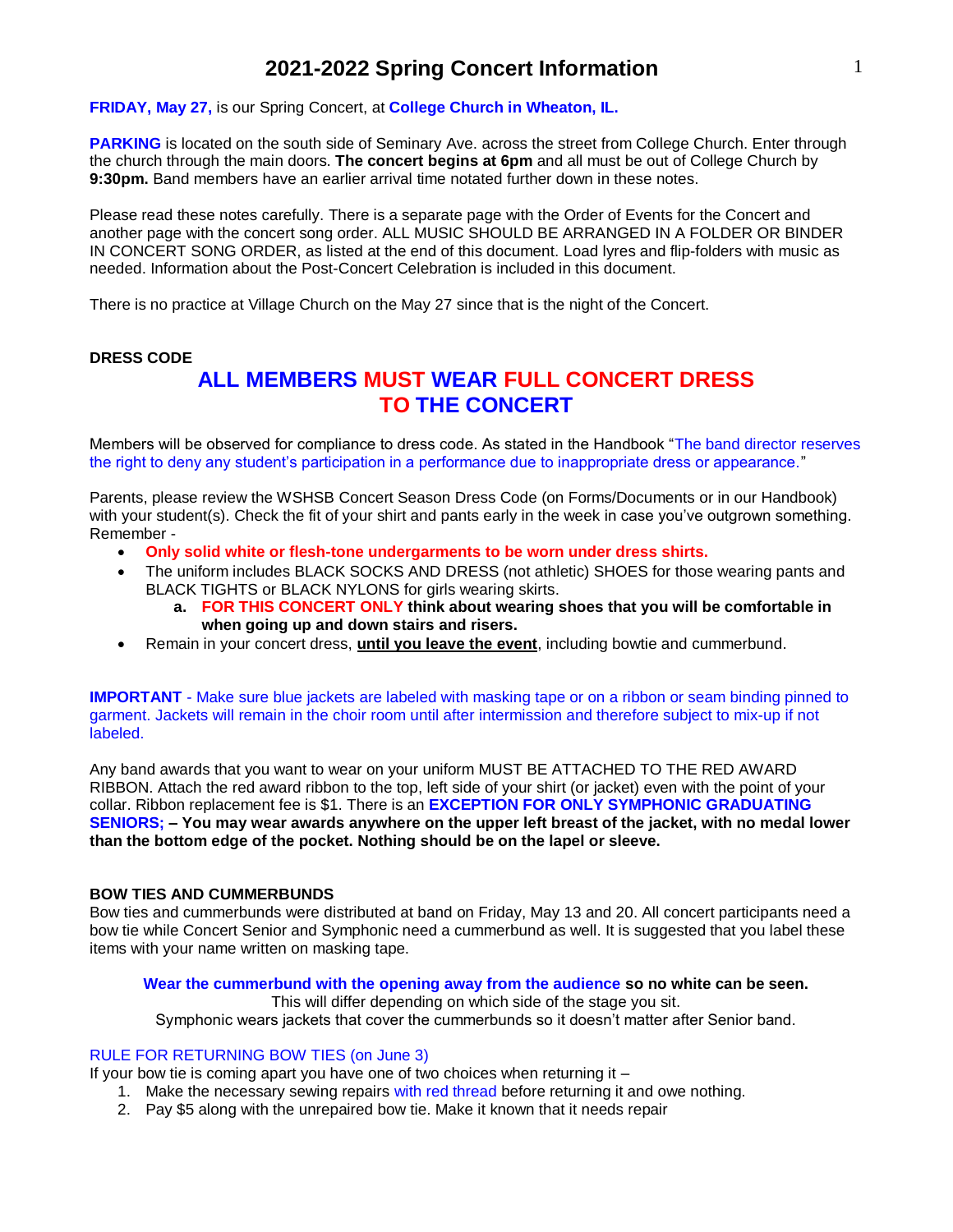# *EVERYONE IS TO BRING HIS OR HER OWN MUSIC STAND.*

**Everyone will use their own stand.**

**You will need to carry it on and off the stage with you.**

#### **LYRE AND FLIP FOLDERS FOR CONCERT**

All musicians will need to use a lyre and flip-folder for the combined songs when they are not on stage. Be sure to label. Under **no circumstances** should music be cut to fit! Rather photocopy and reduce it.

- Senior and Symphonic play from flip-folders for Star-Spangled Banner
- Junior and Senior play from flip-folders for Salute to America's Finest and God Bless America
- Cadets, Juniors and Seniors play from flip-folders for Stars and Stripes Forever

#### **LABEL LABEL LABEL**

Be sure **all** your belongings are labeled, including (but not limited to) your lyre and flip-folder, all parts of your music stand and stand cases. This means everyone, whether or not you recently purchased these items. There will be a large number of music stands and lyres and flip folders at the concert and it will be very difficult to get them back to their owners if they are not labeled.

#### **NO FRAGRANCES PLEASE**

Everyone is asked to not wear fragrances, such as cologne, perfume and strongly scented products like AXE, to both the dress rehearsal and concert. We have learned there are band members with sensitivity to scented products who have a physical reaction to their presence, including difficulty breathing. You know it's necessary taking deep breaths to play. Having fragrances in the air can cause problems. Please be considerate of others.

#### **REMEMBER TO BRING OR NOT TO BRING**

**Break in new reeds now -** Do not expect to perform well at the concert with a brand new reed. You must have a couple reeds already BROKEN-IN prior to the dress rehearsal. Have more than one ready in case of breakage**.** All woodwind musicians should have at least one extra reed (preferably broken-in), in a reed holder, and a labeled mouthpiece cap to protect your reed and mouthpiece when not on stage.

**Spit cloths** - Brass wind musicians should bring a small rag to be used as a spit cloth. Woodwinds should also bring one if needed.

Do not bring **hand-held games**, etc. which are **not appropriate during the concert.**

**Cell Phones** - NO ONE SHOULD BRING A CELL PHONE ON STAGE and no cell phone use during the concert even while watching another band perform.

# **POST-CONCERT CELEBRATION**

The post-concert gathering will be at the Portillo's/Barnelli's on North Avenue, one business east of the McDonalds on the southeast corner of North Avenue and Bloomingdale Road; 235 E. North Avenue, Glendale Heights. Just a reminder, given the current situation with lower staff numbers, please be patient as the speed of service may not be what we're accustomed to.

**The restaurant will not be staying open past 11pm**, its normal closing time. Therefore, please get yourselves over to Portillo's sooner than later so you have plenty of time to eat and socialize before they close.

CONTINUE ON NEXT PAGE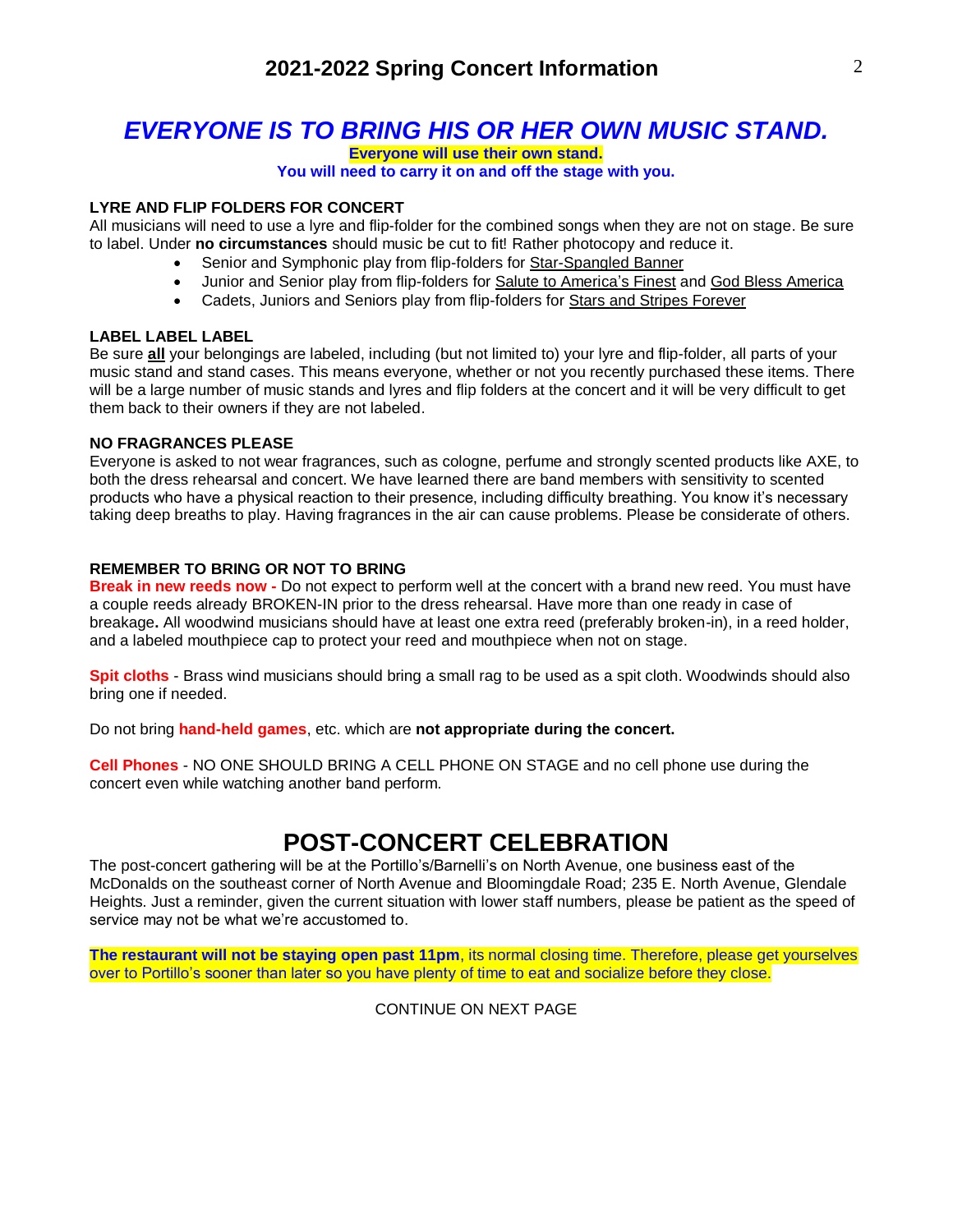### **NO STUDENT IS TO LEAVE THE BUILDING for any reason during the concert. If a special need arises, you must get permission to leave from Mrs. Linda Gutfeldt and inform her of your return.**

#### **CONCERT PROTOCOL**

For the concert, all band members Junior through Symphonic, must be present at their designated arrival time and remain at the College Church until the end of the concert. No one is to leave during the concert. While not performing on stage you must be in your assigned spot.

When you enter the main doors at College Church, go down the LEFT corridor (a very long hallway) to the choir room. Follow the signs to the choir room. There will be adults to help direct you.

#### **ARRIVAL TIME**

**All members must arrive BY 4:30 PM**. We will first do a run through of all the logistics. Then every person will tune with the director. The concert will start at 6 pm sharp. **Be prepared to pay close attention to the instructions given in the choir room. There will be a fair amount of instructions due in part to the differences between our rehearsal space and the concert venue.**

**NOTE: Cadet members** will sit with their families until intermission, and then proceed to their assigned position in the pews to take part in the finale after the Symphonic concert.

Please check all notices, charts and diagrams posted in the choir room or with any of the following adults-Mrs. Gutfeldt

Mrs. Adduci Mrs. Smith Mrs. Hankes Ms. M. Borow

**SEATING DOCUMENT(S)** to be e-mailed separately Wednesday or Thursday will show everyone's assigned seat on stage or in the auditorium. Every individual band member should print a copy for their music folder for ready reference at the concert. NOTE: Be aware there may be last minute changes to the seating documents at the concert on Friday at College Church.

#### **CONCERT PROCEDURES**

**a.** Remember to be on your best behavior at all times and in all places while at the College Church. Respect their property, keep your hands to yourself especially off-stage, and follow all the rules. There is to be **NO FOOD OR DRINK, NOT EVEN WATER**. There are penalties for not complying with the contract. Everyone needs to cooperate.

**b.** Please remember to be a respectful audience member if you are not on stage. Conversation is a distraction to the performers as well as audience members who are seated around you.

**c.** Symphonic members, including those who are helpers in Junior and Senior band, wear their blue jackets **only after the intermission**. Before intermission you will leave it with your other belongings in the choir room.

**d.** On the night of the CONCERT all will gather in the choir room. You will leave your case and other belongings there during the concert. There will be parents directing you on stage or to your seats at the correct time. **As stated elsewhere - Be prepared to pay close attention to the instructions given in the choir room. There will be a fair amount of instructions due in part to the differences between our rehearsal space and the concert venue.**

**e.** WARM UP and TUNING – Warm up and tuning should be done in the choir room before the CONCERT. Principal players should have a tuner handy. **MAKE SURE THE TUNER IS SET TO 440.** All principles tune to the principle clarinet. Then each section tunes to their principle, one section at a time. "If it's sharp – it's short, pull it out". Mrs. Borow will also want to tune.

**f.** Once on stage situate yourself so that you can see the director *before* you begin playing.

**g.** Flutes and French horns situate yourselves so that you have enough room to play, on your right side, *before* we begin.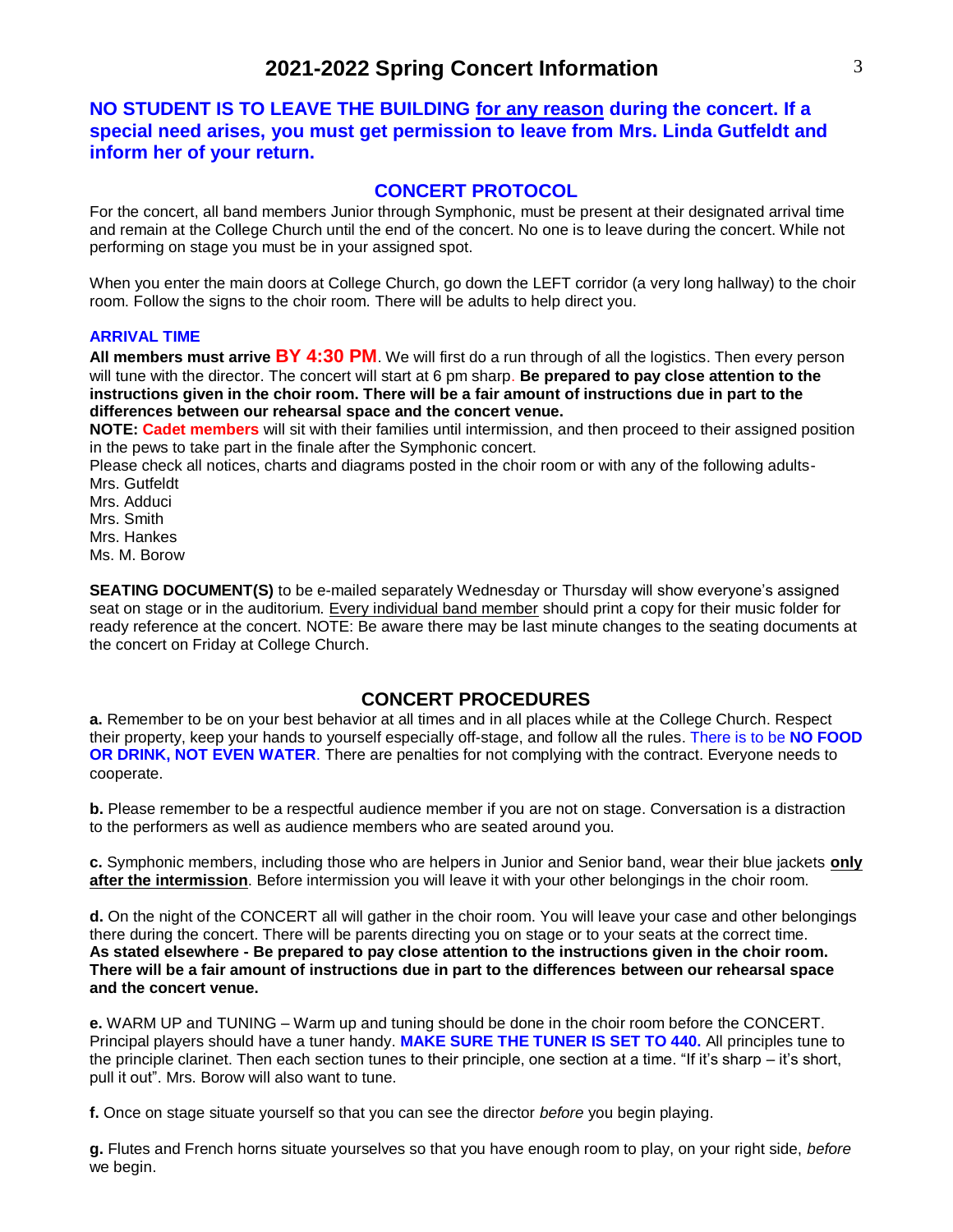**h.** Be aware and discreet about making STRAY NOISES. While some are necessary, things like blowing one's nose, cleaning spit valves and careless sounds from the percussion section have been heard on the concert recordings.

**i.** Sit still, hold your instrument properly and face the director during long periods of rest in the music. DO NOT START TALKING TO YOUR NEIGHBOR, swabbing, emptying spit vales or moving around. All are a distraction to the audience. **This is most important when an ensemble piece is played. Movement on stage can be distracting to the audience. Also, do not cross your legs during an ensemble, especially in the front row.**

**j.** Recognitions for individual pieces - Listen carefully to Mrs. Borow, at the concert. Be ready to stand, **SMILE,** face the audience, and bow (winds) or just bow (percussion or standing musicians) at the concert.

**k.** INTERMISSION – We need everyone to stay near the choir room during intermission. Band members should use this time to get a drink or use the restroom rather than visit with friends and family in the audience. Symphonic members have priority bathroom use and need to get their jackets and instruments and get settled on stage. Multiple instrument people may need to tune their next instrument. Junior and Senior members need to return to their assigned seats for the second half.

**l.** PERCUSSION ASSIGNMENTS - All bands should adhere to the spreadsheet with the combined song percussion assignments. It is in the percussion assignment book.

**m.** PLEASE do not start conversations with director at the dress rehearsal about particular concerns you may have. This time is to be devoted to executing the planned logistics and playing the music. There will be no time for conversations there. Please email her regarding any glaring omissions or other thoughts that come up.

GO TO THE NEXT PAGE FOR THE ORDER OF EVENTS FOR THE CONCERT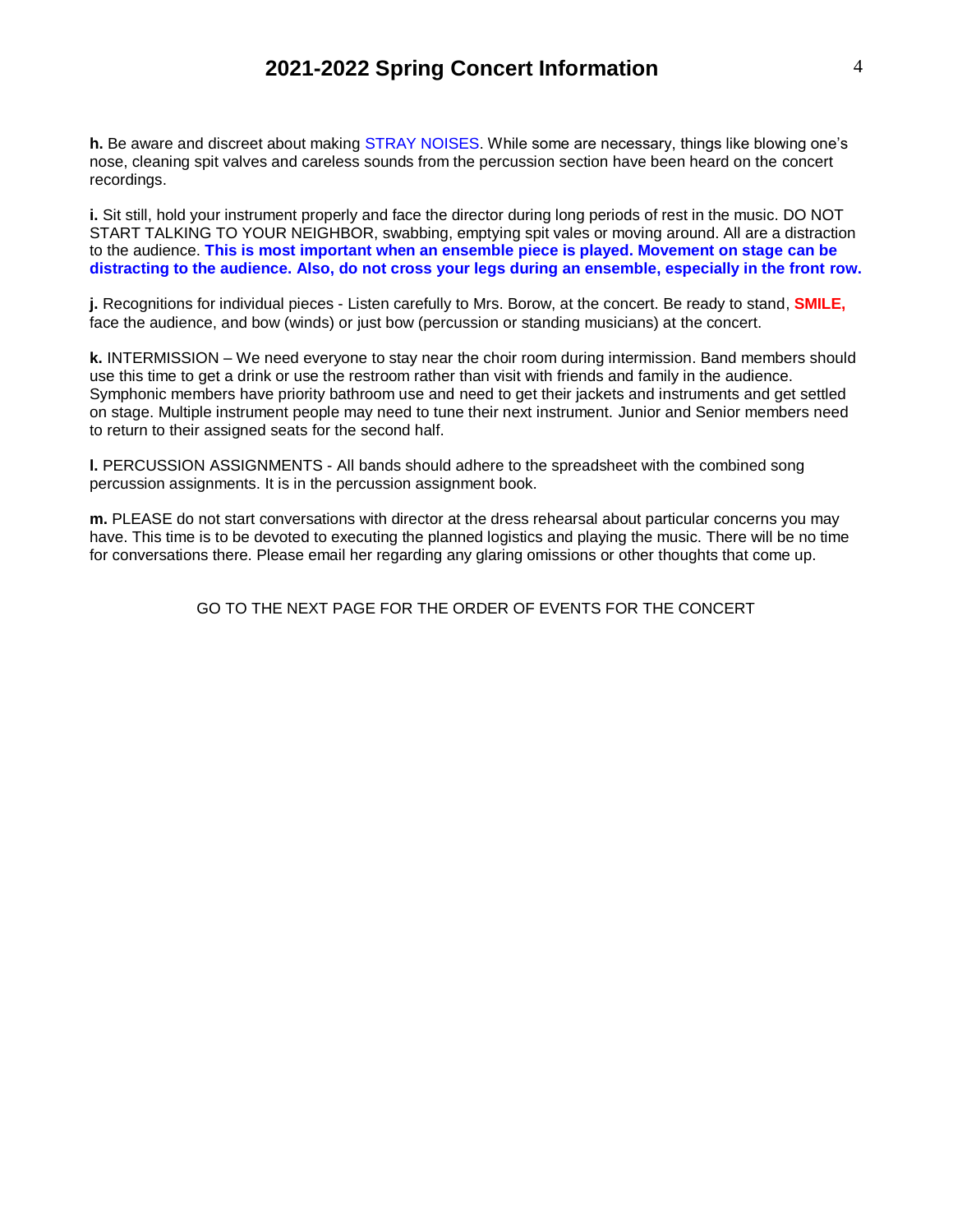#### **ORDER OF EVENTS FOR THE CONCERT**

Junior band will be in their seats on stage. Check the emailed seating documents. All musicians not on the stage will play in place and must turn around and face the audience.

Principal clarinet will come out to play the tuning note.

Welcome and opening prayer

Introduction of director, all band members on stage stand as the director enters. Remain standing.

Director will motion for those on stage in assigned seats to be seated, while all others remain standing.

Junior, Senior and Symphonic musicians play Star Spangled Banner

Concert Junior performs their concert and afterwards, exits stage with their music folders and stands and takes seats in the auditorium, as instructed in the choir room.

Concert Senior takes their seats on stage, performs their concert, and remains in their seats during the recognitions.

Recognitions or remarks by director

Concert Senior exits the stage

Intermission

Cadet, Junior and Senior bands are in assigned seats with instruments, lyres and flip-folders.

Symphonic Band takes the stage wearing their blue jackets.

Solo and clarinet duo will be played.

Principal clarinet will come out to play the tuning note.

Re-introduction of director, all stand until director motions to be seated

Symphonic Band performs their concert, and remains on stage for combined band songs.

Junior, Senior and Symphonic play Salute to America's Finest and God Bless America.

If an encore is requested, Stars and Stripes Forever will be played by all including Cadets.

Presentation of gifts

Push down all stands and remain in place during the photo opportunity for friends and family.

Remain in your concert dress, until you leave the event. Shirts are to stay on and tucked-in. Bow ties and cummerbunds should also be left on.

**WHEN THE CONCERT IS OVER, please get your things together quickly as we need to be out of the venue by 9:30. Save your visiting for Portillo's. If you are able, please lend a hand loading percussion equipment.**